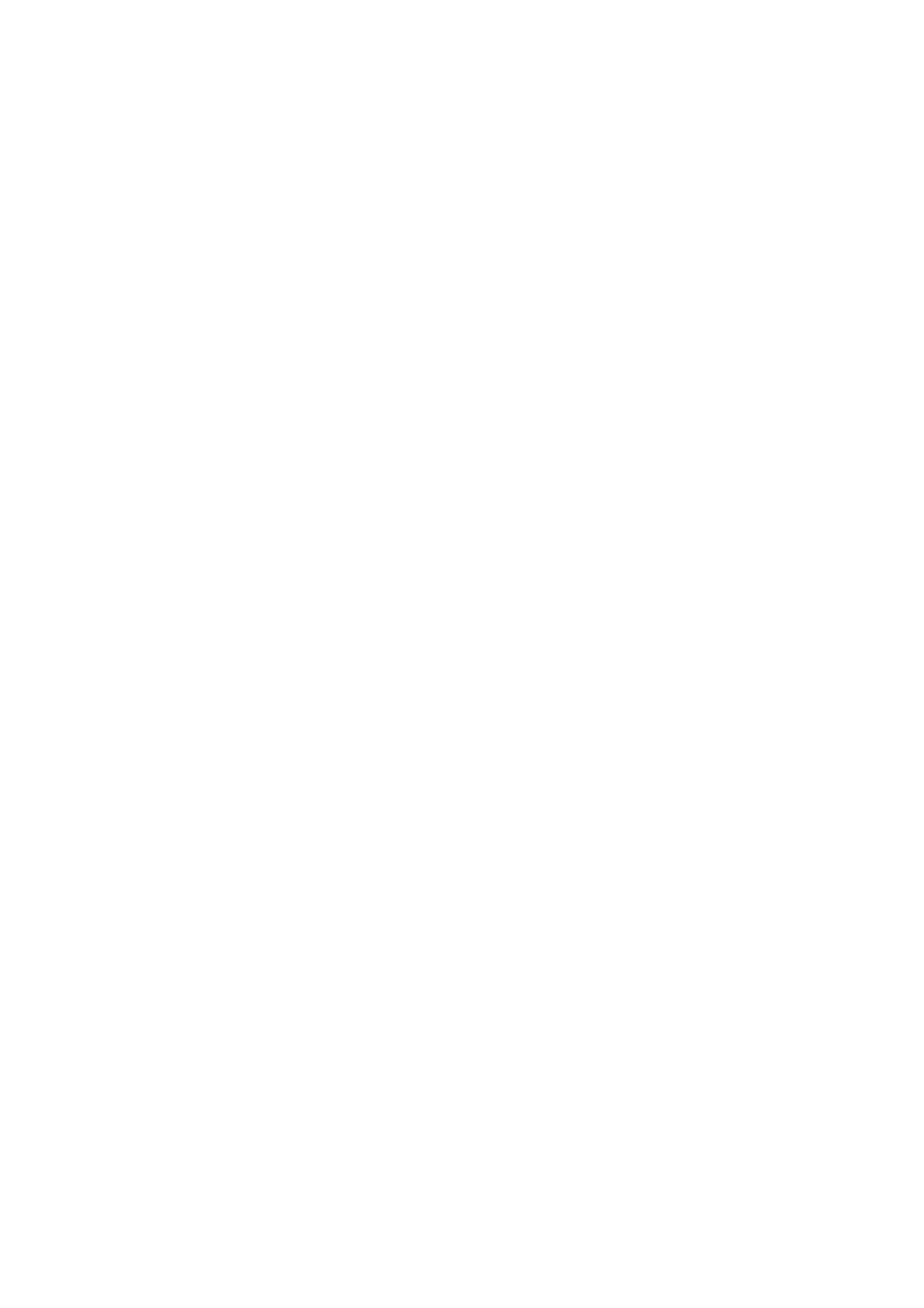# Western Australia

# Gold Mining Profits Tax Assessment Act 1934

# **Contents**

| 1.  | Short title                                      |                |
|-----|--------------------------------------------------|----------------|
| 2.  | Act to be read with <i>Income Tax Assessment</i> |                |
|     | Act 1937                                         |                |
| 3.  | Interpretation                                   |                |
| 4.  | Administration of this Act                       | 2              |
| 5.  | Gold mining profits tax                          | $\overline{2}$ |
| 6.  | Assessments                                      | $\overline{2}$ |
| 7.  | Payment of tax                                   | $\overline{3}$ |
| 8.  | Penalty for late payment of tax                  | 3              |
| 9.  | Saving provision                                 | 3              |
| 10. | Tax is a debt due to the King                    | 4              |
| 11. | Tax to be paid before dividend paid              | $\overline{4}$ |
| 12. | Amendment of assessments                         | $\overline{4}$ |
| 13. | Regulations                                      | 5              |
| 14. | Incorporation of Income Tax Assessment Act 1937, |                |
|     | Part IV. and VI.                                 | 5              |
|     |                                                  |                |

#### Notes

| Compilation table |  |
|-------------------|--|
|-------------------|--|

#### Ceased on 04 Jul 2006 Version 01-b0-05 Page i Extract from www.slp.wa.gov.au, see that website for further information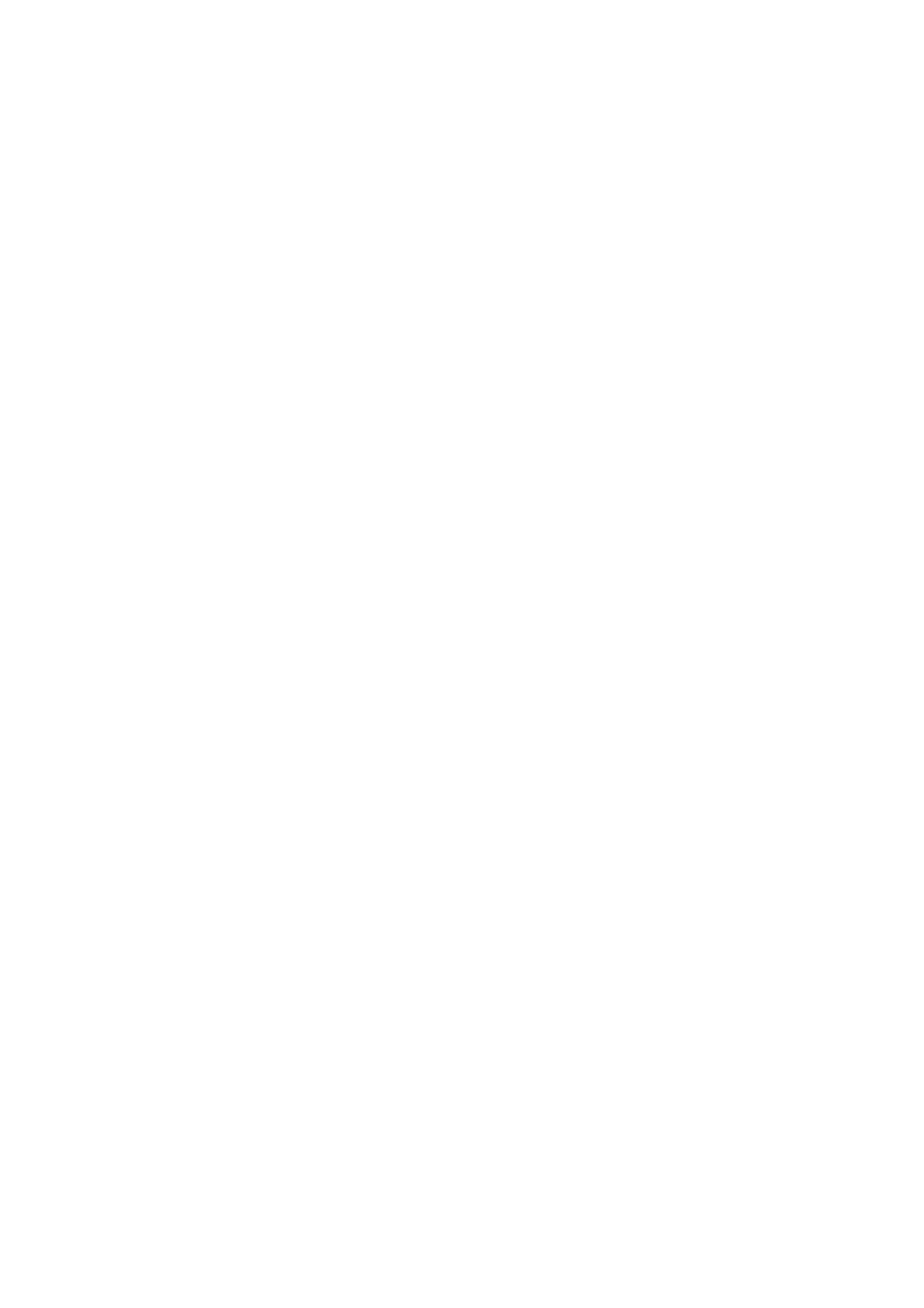Western Australia

# Gold Mining Profits Tax Assessment Act 1934

An Act to regulate the assessment and collection of a Tax on the profits of Companies carrying on the business of Gold Mining in Western Australia.

Be it enacted by the King's Most Excellent Majesty, by and with the advice and consent of the Legislative Council and Legislative Assembly of Western Australia, in this present Parliament assembled, and by the authority of the same, as follows: —

### 1. Short title

 This Act may be cited as the Gold Mining Profits Tax Assessment Act 1934.

[Section 1 amended by No. 47 of 1937 s.32.]

# 2. Act to be read with *Income Tax Assessment Act 1937*

 Subject to any express provisions of this Act to the contrary this Act shall be read as one with the *Income Tax Assessment* Act 1937.

[Section 2 amended by No. 47 of 1937 s.23.]

# 3. Interpretation

In this Act, subject to the context —

 "Commissioner" means the Commissioner of Taxation appointed under the Income Tax Assessment Act 1937.

Ceased on 04 Jul 2006 Version 01-b0-05 page 1<br>Extract from www.slp.wa.gov.au, see that website for further information  $\mathbf{F}$  from which was the set that we besite for further information  $\mathbf{F}$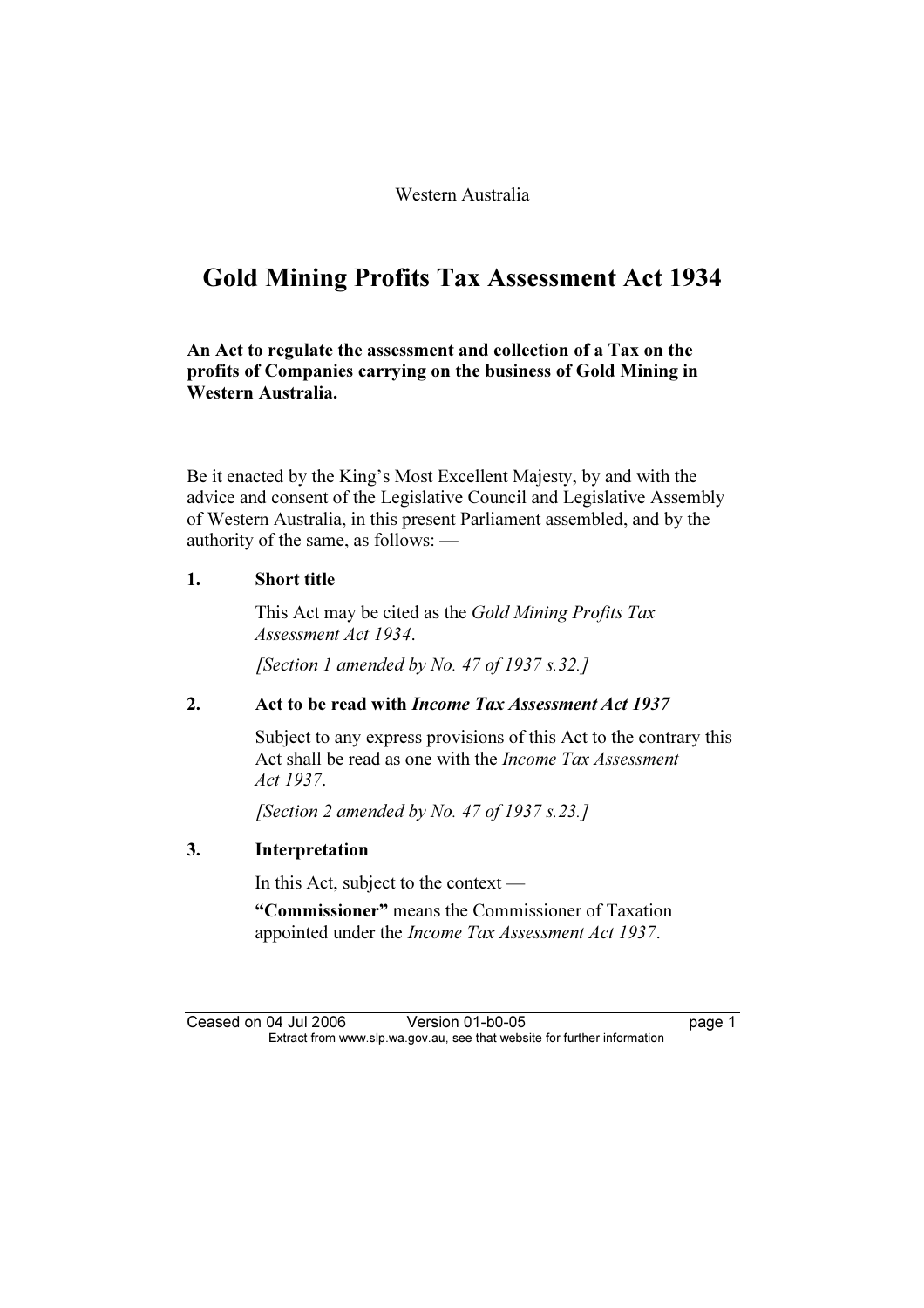"Company" includes every incorporated company or association (wheresoever and howsoever incorporated) which carried on the business of gold mining in Western Australia.

 "Gold Mining" means all modes of prospecting and mining for and obtaining gold, and the realisation of the gold when extracted from the ore or other material in which it is contained.

[Section 3 amended by No. 47 of 1937 s.24.]

# 4. Administration of this Act

- (1) The Commissioner, shall have the general administration of this Act.
- (2) The Commissioner may delegate to any officer of the Commonwealth Taxation Department any power, duty, or function of the Commissioner under this Act.

# 5. Gold mining profits tax

 Subject to the provisions of this Act, there shall be charged, levied, collected, and paid for the use of His Majesty a tax, to be called the gold mining profits tax, on the amount of the taxable income of every company as assessed under the Income Tax Assessment Act 1937, subject however to the provisions of section nine of this Act, at such rate in the pound as Parliament shall from time to time declare and enact.

[Section 5 amended by No. 47 of 1937 s.25.]

# 6. Assessments

 As and when the Commissioner assesses a company for income tax under the Income Tax Assessment Act 1937, he shall also assess the company for goldmining profits tax and serve the company with a notice of assessment.

[Section 6 amended by No. 47 of 1937 s.26.]

page 2 Version 01-b0-05 Ceased on 04 Jul 2006<br>Extract from www.slp.wa.gov.au, see that website for further information  $\mathbf{F}$  from which was the set that we besite for further information  $\mathbf{F}$ 

s. 4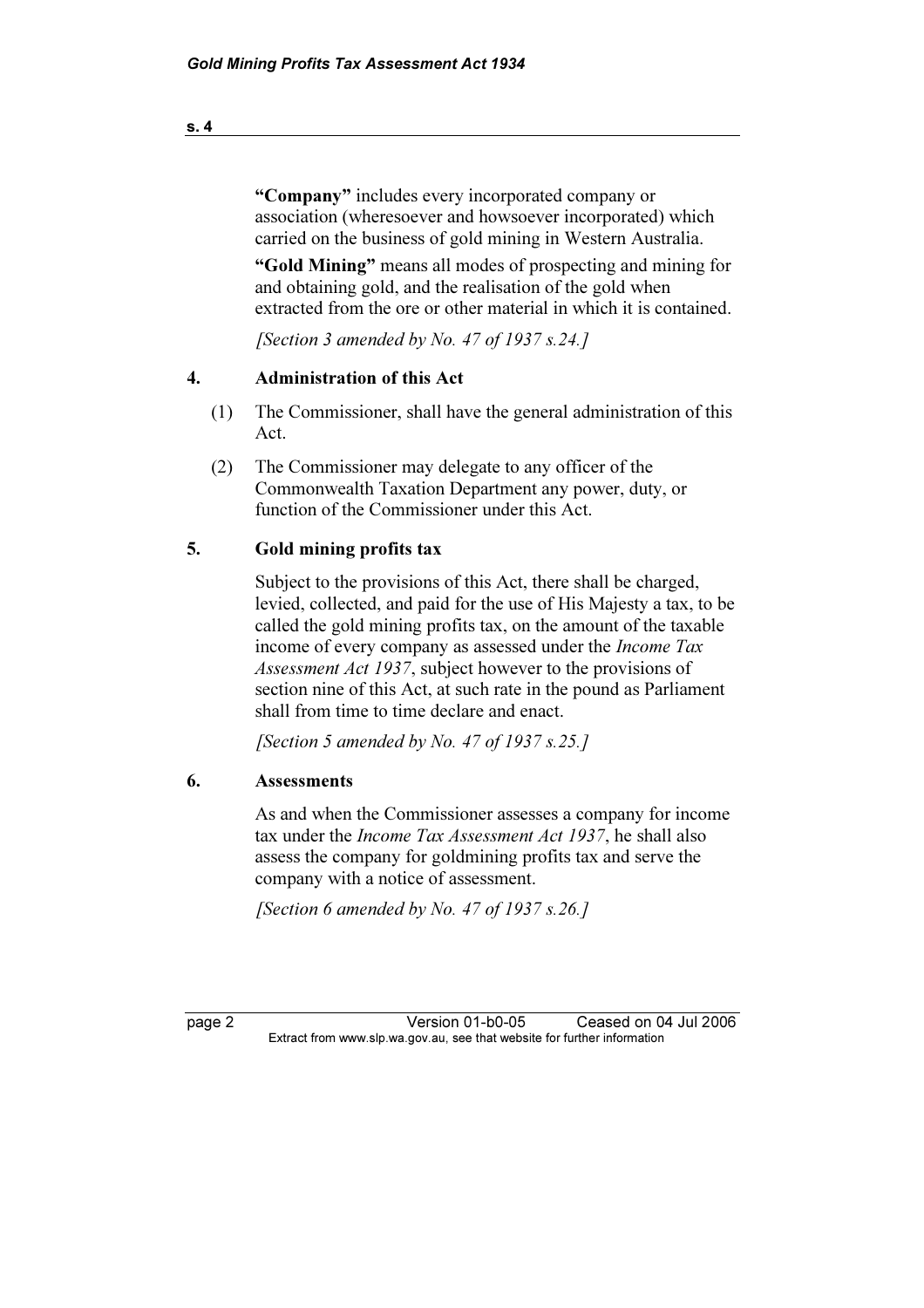s. 7

### 7. Payment of tax

 Subject as hereinafter provided, every company served with notice of assessment under section six of this Act shall within thirty days after such service pay to the Commissioner the amount of the gold mining profits tax by such assessment charged and declared to be payable by such company:

Provided that the Commissioner may —

- (i) extend the time for payment; or
- (ii) permit the payment of the tax by instalments or otherwise within a time to be determined by the Commissioner.

[Section 7 amended by No. 47 of 1937 s.27.]

### 8. Penalty for late payment of tax

- (1) In every case there a company fails or neglects to pay the amount of any gold mining profits tax payable by such company within the time limited by this Act for the payment of the same, or within such further time as the Commissioner may have allowed, the company shall be liable to pay, as a penalty for such late payment, in addition to the amount of the tax, a sum equal to ten pounds per centum per annum of the amount of the said tax until the date of such payment being made.
- (2) Any such penalty shall be added to the amount of the tax payable, and shall be recoverable as part of such tax: Provided that the Commissioner may remit or reduce the amount of any penalty payable under this section, and may refund, either wholly or in part, any penalty paid under this section.

#### 9. Saving provision

 (1) Noting contained in subsection (1) of section one hundred and twenty-two of the Income Tax Assessment Act 1937, shall operate or be deemed to operate so as to exempt a company within the meaning of this Act to which the said subsection applies from its obligation to pay gold mining profits tax under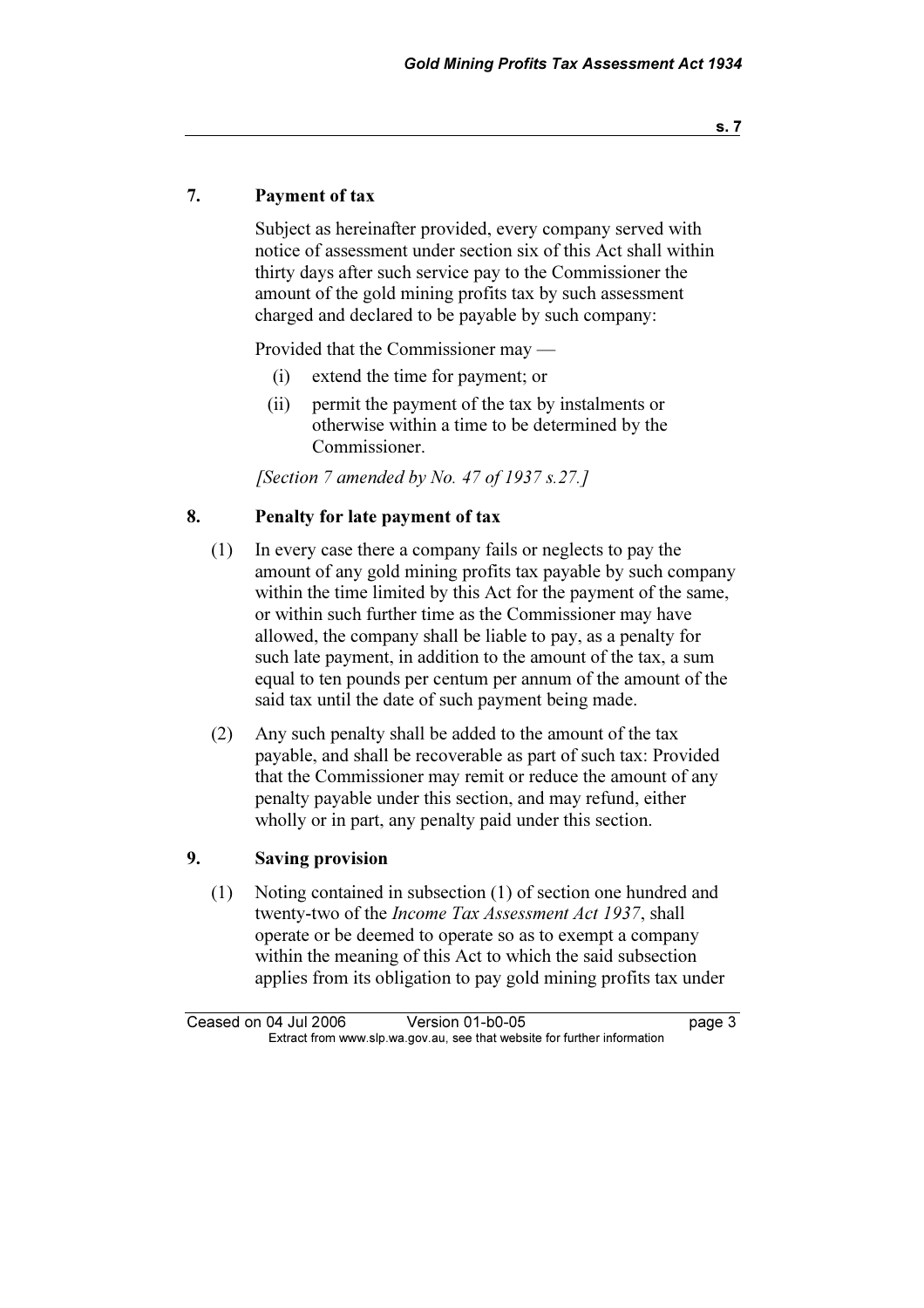this Act on the net profits of such company, or to exempt such company from its obligation to furnish to the Commissioner for the purposes of this Act a return of its profits in compliance with section one hundred and forty-nine of the *Income Tax* Assessment Act 1937.

 (2) Every company within the meaning of this Act to which subsection (1) of section one hundred and twenty-two of the Income Tax Assessment Act 1937, applies, shall, notwithstanding anything to the contrary contained in such subsection, furnish to the Commissioner for the purposes of this Act returns of its profits, in compliance with the provisions of section one hundred and forty-nine of the *Income Tax* Assessment Act 1937.

[Section 9 amended by No. 47 of 1937 s.28.]

# 10. Tax is a debt due to the King

 The gold mining profits tax charged and payable under this Act shall be a debt due to His Majesty from the companies by which such tax is payable.

[Section 10 amended by No. 47 of 1937 s.29.]

#### 11. Tax to be paid before dividend paid

 No company, and no person acting on behalf of a company, shall distribute any profits chargeable with gold mining profits tab whether by way of dividend or otherwise until the gold mining profits tax payable in respect thereof has been paid.

#### 12. Amendment of assessments

 (1) When, as the result of an appeal by any company under section one hundred and seventy of the Income Tax Assessment Act 1937, against an assessment of profits made by the Commissioner for the purposes of tax under that Act, the assessment appealed against is ordered to be amended, and such assessment has also been used by the Commissioner as the basis of the assessment of the gold mining profits tax payable under

page 4 Version 01-b0-05 Ceased on 04 Jul 2006<br>Extract from www.slp.wa.gov.au, see that website for further information  $\mathbf{F}$  from which was the set that we besite for further information  $\mathbf{F}$ 

s. 10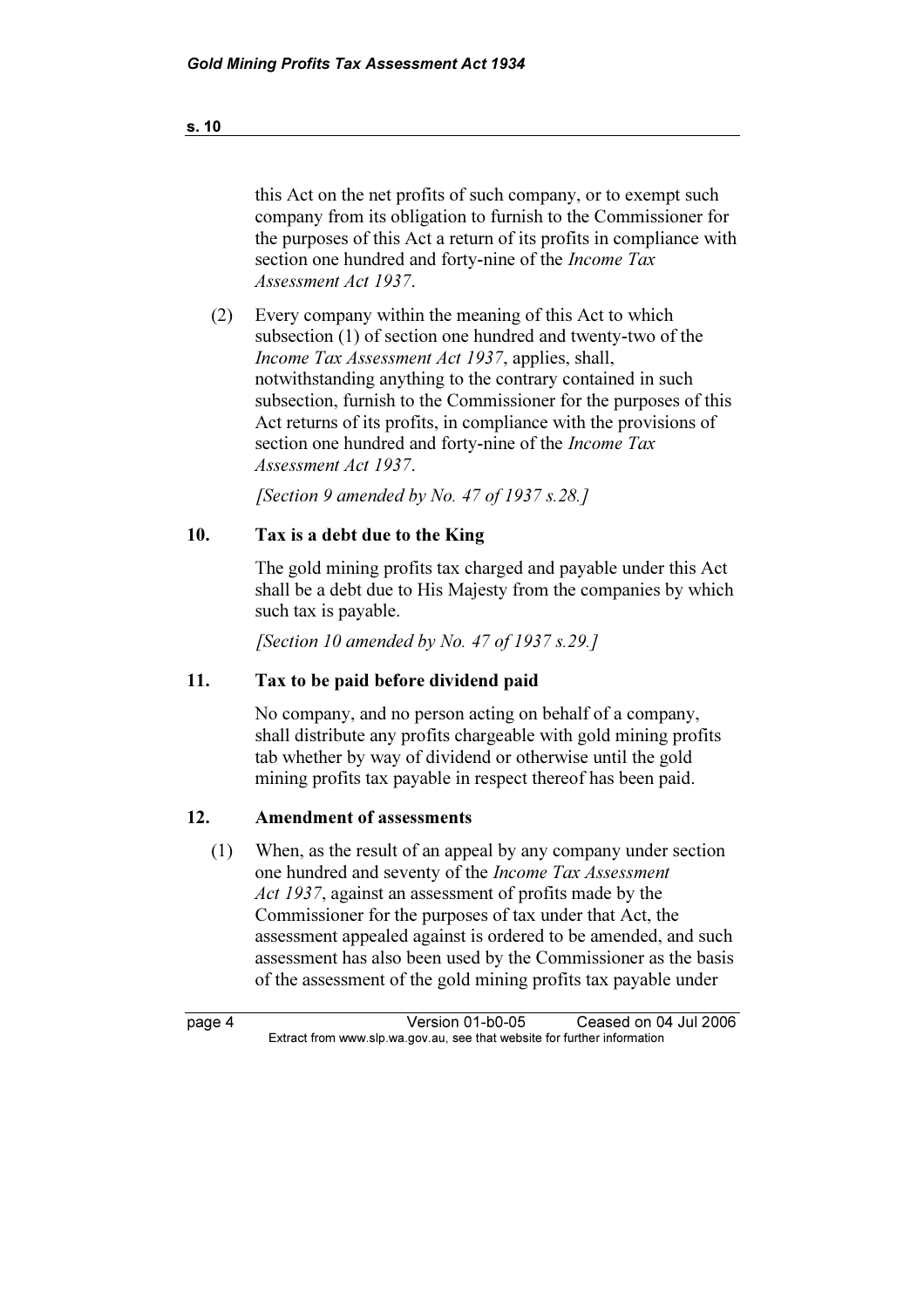this Act, the amendment made in such assessment of profits shall apply and have effect also for the purposes of this Act, and the Commissioner shall assess or re-assess, as the case may require, the amount of the gold mining profits tax payable by the company in accordance with the assessment of profits as amended as aforesaid.

 (2) If upon any re-assessment as aforesaid it is found that the company has paid gold mining profits tax in excess of the amount for which it is liable, the Commissioner shall refund the amount of the excess to the company.

[Section 12 amended by No. 47 of 1937 s.30.]

### 13. Regulations

 The Governor may from time to time make such regulations as may be necessary or convenient for prescribing any act, matter, or thing necessary or expedient to be prescribed for carrying out the purposes of this Act.

## 14. Incorporation of Income Tax Assessment Act 1937, Part IV. and VI.

 Subject to the empress provisions of this Act all the provisions of Part IV. and Part VI. of the Income Tax Assessment Act 1937, shall apply with the necessary modifications in relation to returns and assessments and the collection and recovers of tax under this Act, but the return rendered by any person under the Income Tax Assessment Act 1937, may be utilised by the Commissioner for the purpose of making all assessment under this Act, and such return shall be deemed to have been furnished to all intents and purposes for the purpose of this Act.

[Section 14 amended by No. 47 of 1937  $S.31.1$ ]

s. 13